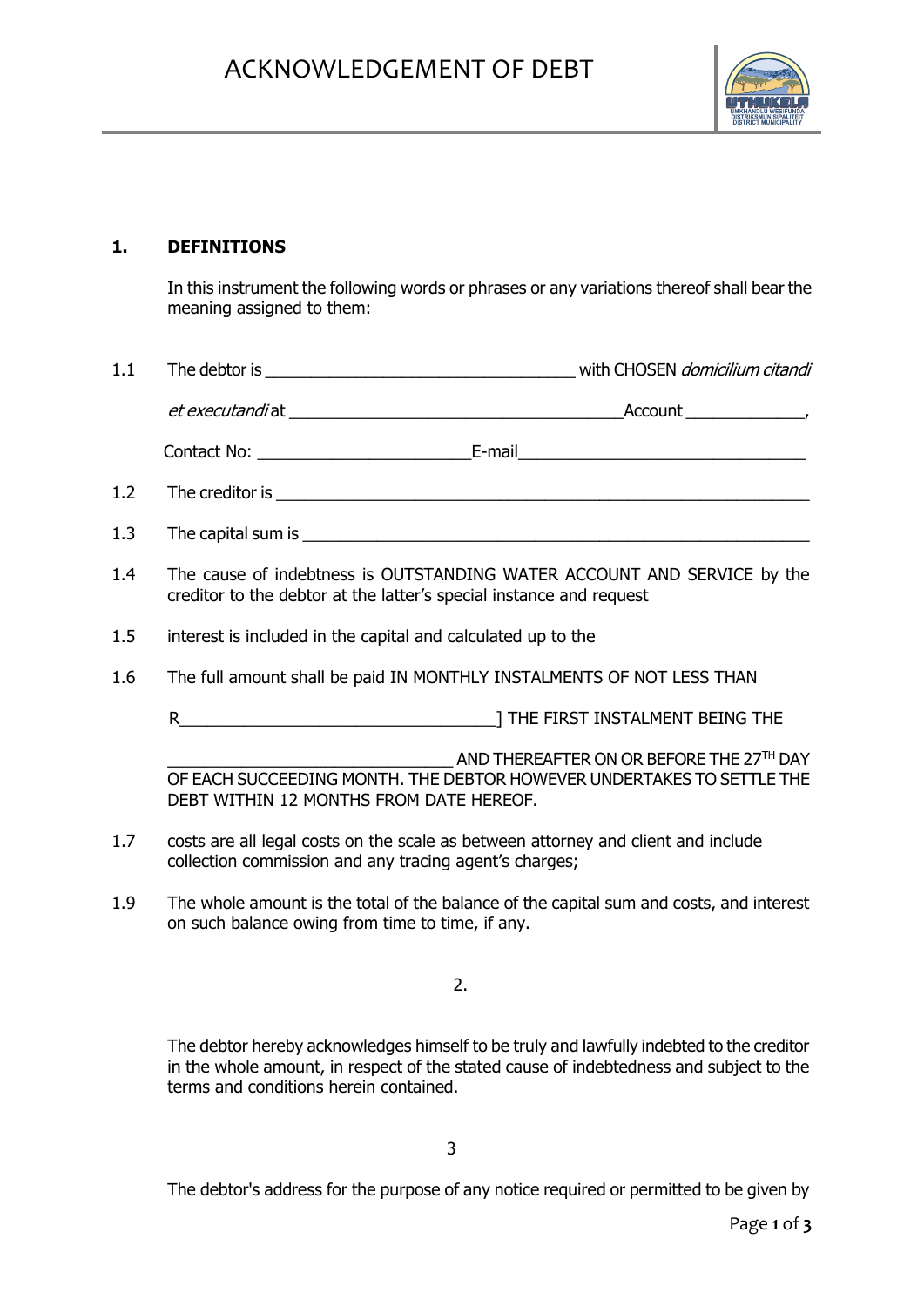

the creditor under this agreement at his chosen domicilium citandi et executandi is as set out in Clause 1

4.

The debtor hereby renounces the benefits of the legal exceptions neon numeratae pecuniae, non causa debiti, errore calculi and revision of accounts, with the full meaning and effect whereof the debtor acknowledges to be acquainted.

5.

The debtor agrees that the creditor, at its option, shall be entitled to bring any action arising out of this Acknowledgment in any Magistrate's Court, notwithstanding the amount of the claim, provided only that such Court otherwise has jurisdiction in terms of Act 32 of 1944. This Agreement constitutes a consent to jurisdiction in terms of Section 45 of Act 32 of 1944.

6.

Should the debtor breach any of the terms of the Acknowledgement, the creditor shall have the right to take legal action against the debtor without notice.

No extension of time, relaxation of any of the provisions of this Acknowledgment, condonation of any breach, or any other indulgence by the creditor shall be deemed a novation or an estoppel or in any way prejudice the creditor's rights against the debtor. The debtor agrees that any costs incurred by the creditor as a result of any breach by the debtor of any terms of this Acknowledgment may be recovered from the debtor in full on the attorney and client scale whether or not action is instituted.

8.

Should any one payment not be made on due date or should the debtor breach any other term of this acknowledgment, the whole amount owing by the debtor hereunder shall become immediately due and payable. Furthermore, the debtor agrees that the whole amount owing to the creditor shall become immediately due and payable in any of the following circumstances:

- 8.1 In the event of the debtor's estate being sequestrated either provisionally or finally;
- 8.2 On the debtor's death;
- 8.3 Should the debtor surrender or assign his estate;
- 8.4 Should the debtor fail to satisfy any judgement against him within three days;
- 8.5 Should the debtor commit an act of insolvency;
- 8.6 In the event of any order being made for the administration of the debtor's estate under the Magistrate's Court Act;